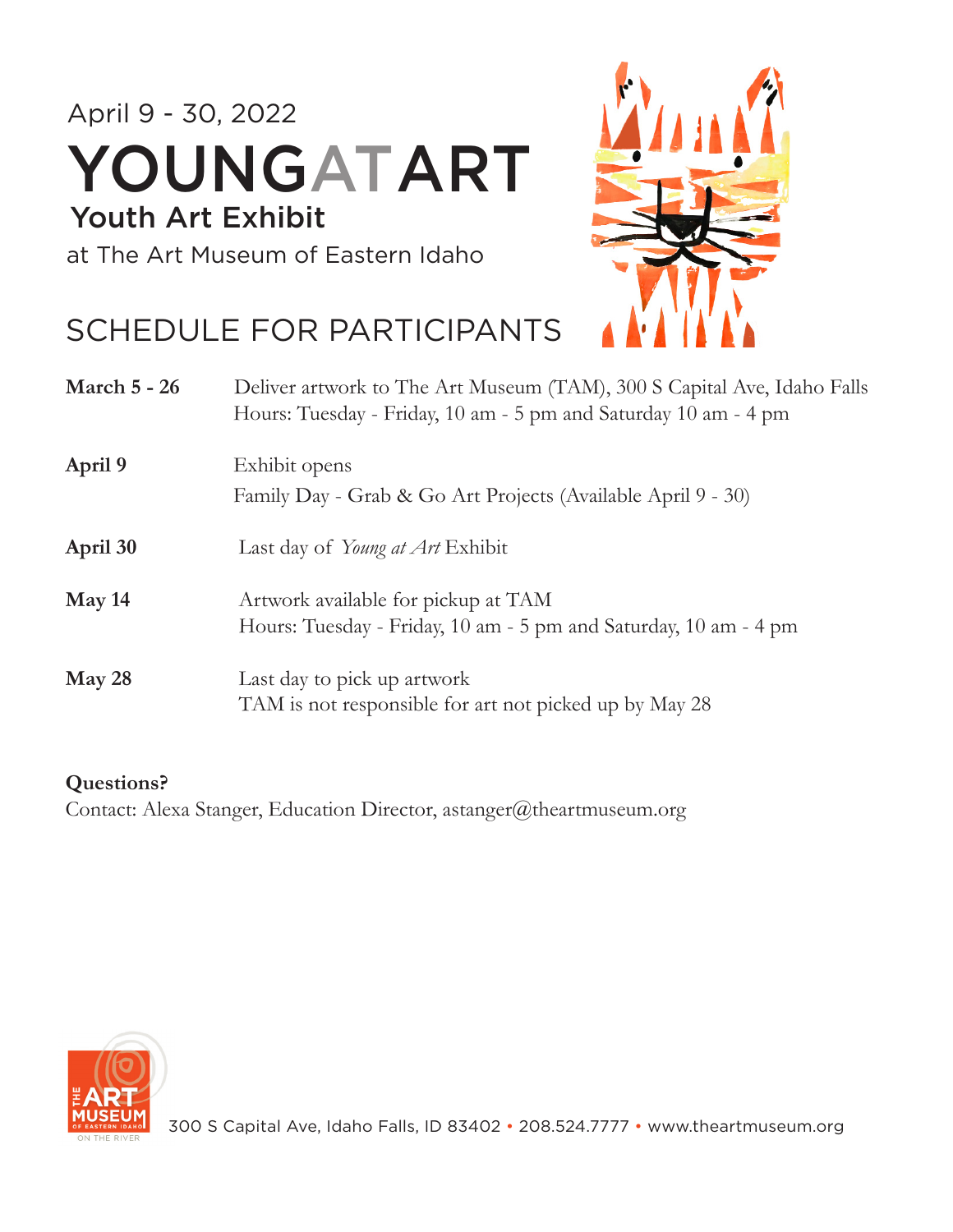# YOUNGATART 2022

### HOW TO PARTICIPATE

\*Grades K through 9 are eligible

\*Each school is invited to select **36 pieces** of outstanding original artwork to display in the *Young at Art* Exhibit

\*We will accept and display only **one submission per student**

- \*Submitted artwork should not exceed 16" x 18" and should be presented with a black mat or mounted on a piece of black construction paper
- \*Any two-dimensional art medium is welcome
- \*No glass or framed art will be accepted
- \*Each piece of artwork **must have an exhibit label** attached to the back with the student name, grade, school, and classroom teacher
- \*Artwork from each school must be accompanied by the School Entry Form at the time of delivery. The completed form must include the names of participating student artists, their grade, school, and classroom teacher information
- \*Art must be delivered to TAM between **March 5 26** Tuesday - Friday, 10 - 5 pm and Saturday 10 am - 4 pm

**Questions?** Contact: Alexa Stanger, Education Director, astanger@theartmuseum.org



300 S Capital Ave, Idaho Falls, ID 83402 · 208.524.7777 · www.theartmuseum.org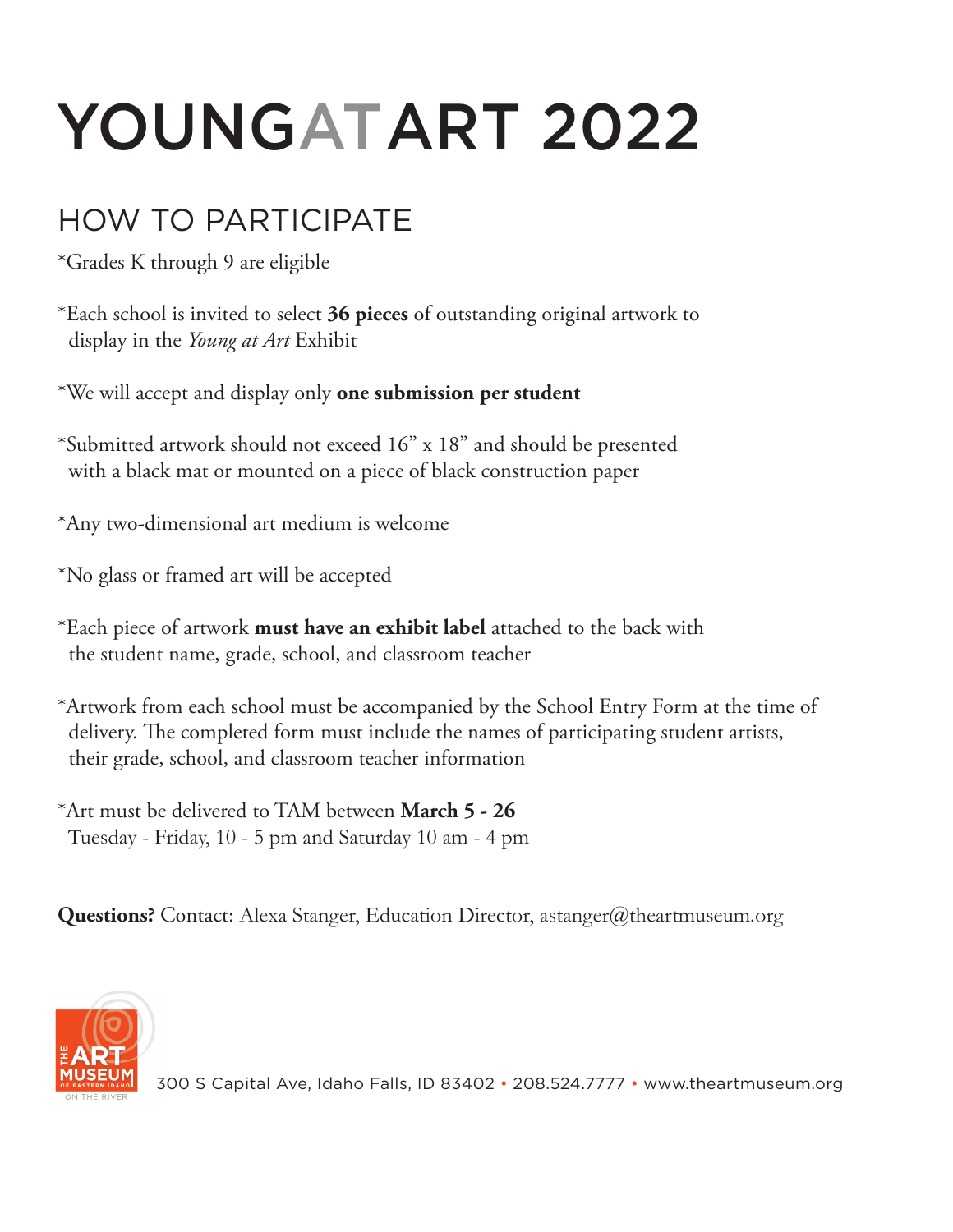## YOUNGATART

Entries due by 4 pm, Saturday, March 26 The Art Museum of Eastern Idaho 300 S Capital Ave, Idaho Falls, ID 83402 208.524.7777 • www.theartmuseum.org

|                                                                                                                       | ,我们也不能在这里的时候,我们也不能在这里的时候,我们也不能会在这里的时候,我们也不能会在这里的时候,我们也不能会在这里的时候,我们也不能会在这里的时候,我们也不 |
|-----------------------------------------------------------------------------------------------------------------------|-----------------------------------------------------------------------------------|
| <b>GRADE</b>                                                                                                          | <b>TEACHER NAME</b>                                                               |
| <u> 1989 - Johann Stoff, amerikansk politiker (d. 1989)</u>                                                           |                                                                                   |
| <u> 1989 - Johann John Stone, meny dia manana araka kalendar di kacamatan di Indonesia. Ia ke sebagai ke sebagai</u>  |                                                                                   |
| <u> 1989 - Johann Stoff, amerikansk politiker (d. 1989)</u>                                                           |                                                                                   |
| <u> 1989 - Johann Stoff, amerikansk politiker (d. 1989)</u>                                                           |                                                                                   |
| <u> 1989 - Johann Stoff, amerikansk politiker (d. 1989)</u>                                                           |                                                                                   |
|                                                                                                                       |                                                                                   |
|                                                                                                                       | ,我们也不会有什么。""我们的人,我们也不会有什么?""我们的人,我们也不会有什么?""我们的人,我们也不会有什么?""我们的人,我们也不会有什么?""我们的人  |
| <u> 1989 - John Stone, amerikansk politiker (d. 1989)</u>                                                             |                                                                                   |
| <u> 1989 - Johann Stein, fransk politiker (d. 1989)</u>                                                               |                                                                                   |
| <u> 1989 - Johann Stoff, deutscher Stoffen und der Stoffen und der Stoffen und der Stoffen und der Stoffen und de</u> |                                                                                   |
|                                                                                                                       |                                                                                   |
|                                                                                                                       |                                                                                   |
|                                                                                                                       |                                                                                   |
|                                                                                                                       |                                                                                   |
|                                                                                                                       |                                                                                   |
|                                                                                                                       |                                                                                   |
|                                                                                                                       |                                                                                   |
|                                                                                                                       |                                                                                   |

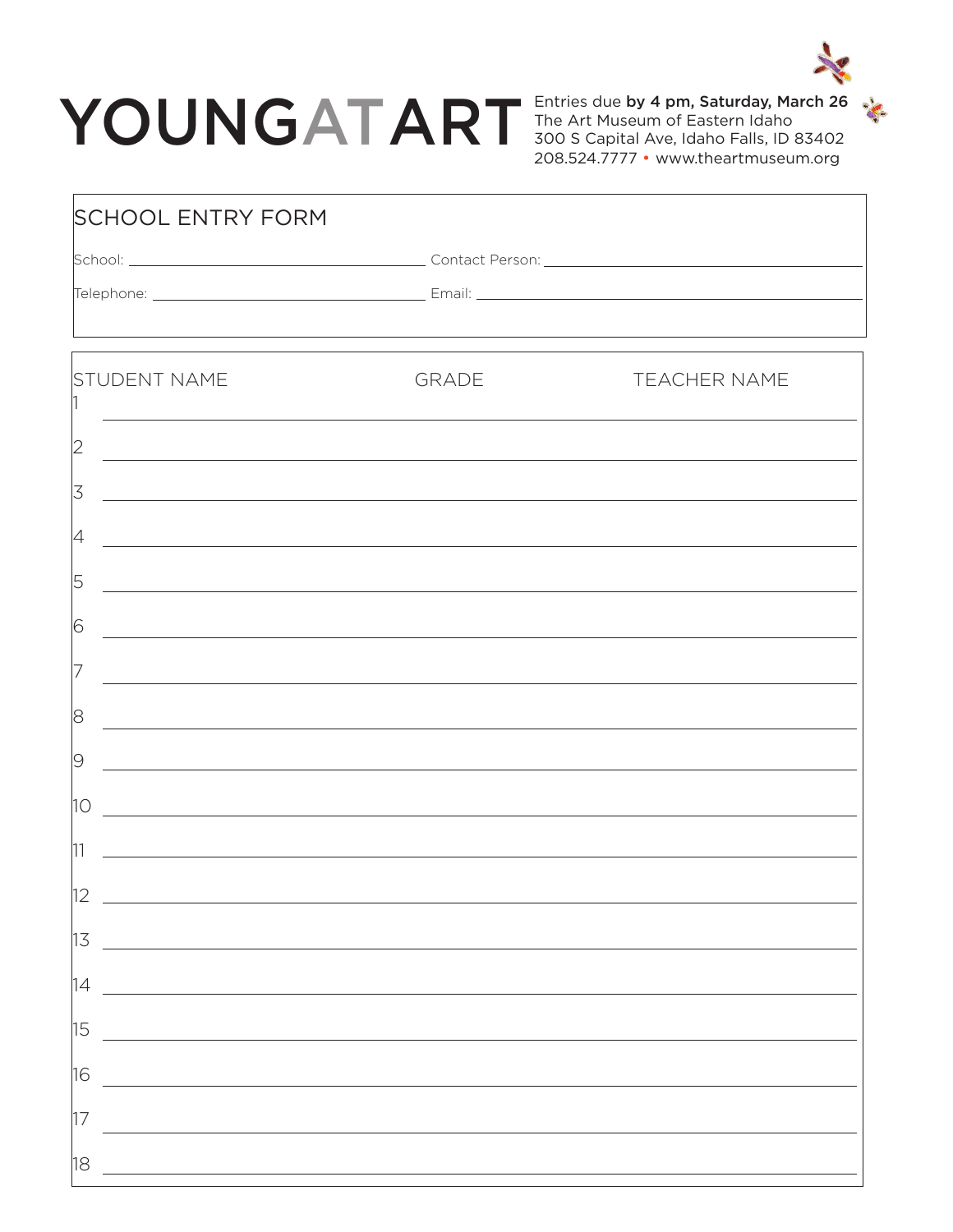## YOUNGATART FINE Art Museum of Eastern Idaho **Salurday**, March 26

Г

Entries due by 4 pm, Saturday, March 26 The Art Museum of Eastern Idaho 208.524.7777 • www.theartmuseum.org

| <b>SCHOOL ENTRY FORM</b>                                                                                                     |              |                     |  |
|------------------------------------------------------------------------------------------------------------------------------|--------------|---------------------|--|
|                                                                                                                              |              |                     |  |
|                                                                                                                              |              |                     |  |
|                                                                                                                              |              |                     |  |
| <b>STUDENT NAME</b>                                                                                                          | <b>GRADE</b> | <b>TEACHER NAME</b> |  |
| 19                                                                                                                           |              |                     |  |
|                                                                                                                              |              |                     |  |
| 21 <br><u> 1989 - Johann Harry Harry Harry Harry Harry Harry Harry Harry Harry Harry Harry Harry Harry Harry Harry Harry</u> |              |                     |  |
|                                                                                                                              |              |                     |  |
| 23<br><u> 1989 - Johann Stoff, deutscher Stoffen und der Stoffen und der Stoffen und der Stoffen und der Stoffen und der</u> |              |                     |  |
| 24<br><u> 1989 - Jan Sterlinger, fransk politiker (d. 1989)</u>                                                              |              |                     |  |
| 25<br><u> 1980 - Johann Stoff, deutscher Stoff, der Stoff, der Stoff, der Stoff, der Stoff, der Stoff, der Stoff, der S</u>  |              |                     |  |
| 26<br><u> 1989 - Johann Barn, amerikansk politiker (d. 1989)</u>                                                             |              |                     |  |
| 27<br><u> 1989 - Jan Samuel Barbara, margaret eta idazlea (h. 1989).</u><br>1900 - Johann Stone, italiar idazlea (h. 1900).  |              |                     |  |
| 28                                                                                                                           |              |                     |  |
| 29<br>and the control of the control of the control of the control of the control of the control of the control of the       |              |                     |  |
| 30                                                                                                                           |              |                     |  |
| 31                                                                                                                           |              |                     |  |
| 32                                                                                                                           |              |                     |  |
| 33                                                                                                                           |              |                     |  |
| 34                                                                                                                           |              |                     |  |
| 35                                                                                                                           |              |                     |  |
|                                                                                                                              |              |                     |  |